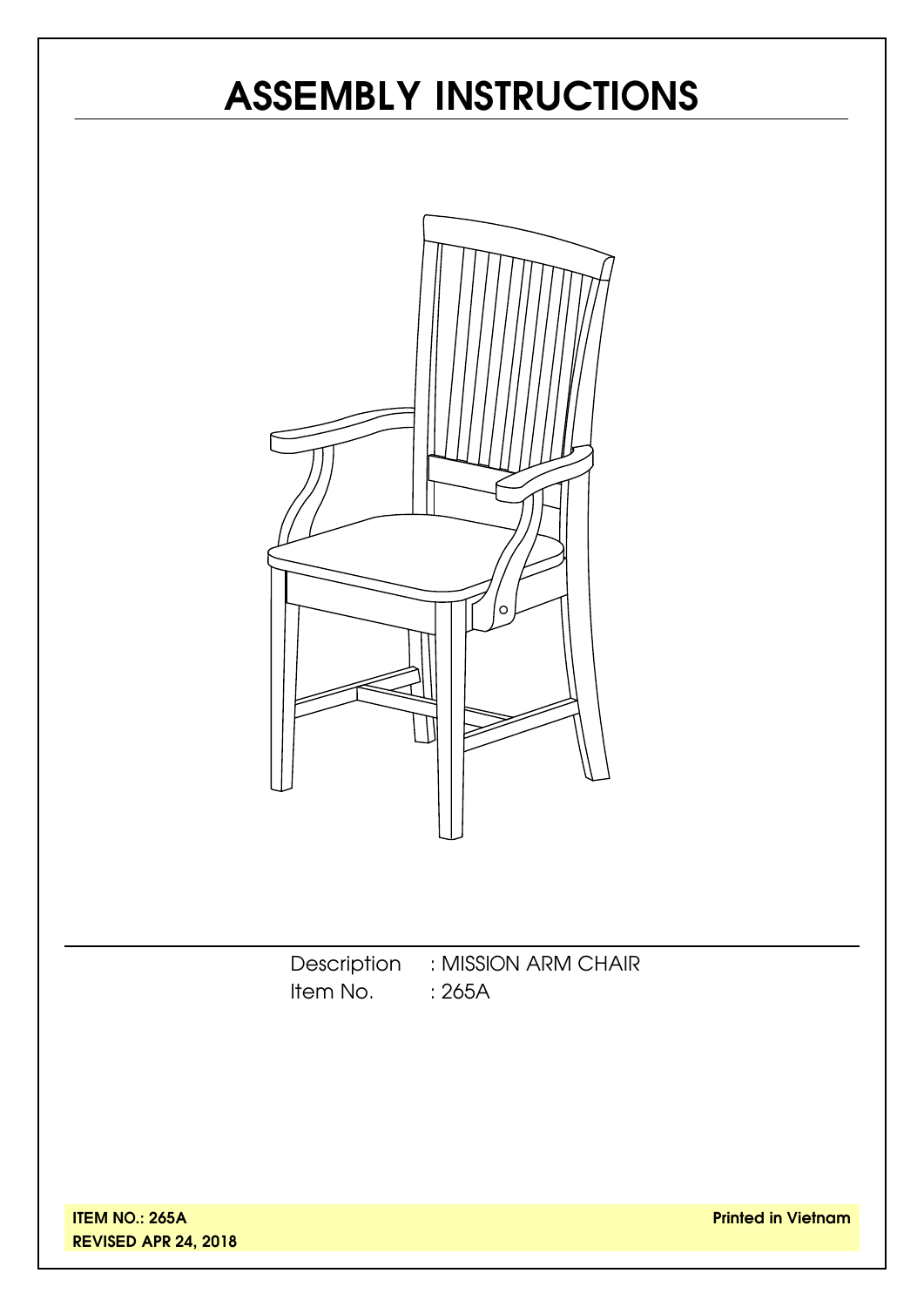# **BEFORE ASSEMBLY**

Thank you for purchasing this quality product. This product has been designed for easy assembly and constructed for durability. All parts were checked prior to packaging to insure quality. Prior to beginning assembly, however, make sure all parts and hardware are included and free of obvious defect. If a part is missing or defective, please contact the store where purchased. If hardware is missing, or you need help with assembly, please call toll free 888-944-8396.

#### **IMPORTANT NOTE:**

- Place all wooden parts on a clean and smooth surface such as a rug or carpet to avoid the parts from being scratched.
- Remove all wrapping material, including staples & packing straps before you start to assemble.
- DO NOT tighten all screws and bolts until completely assembled.
- Keep all hardware parts out of reach of children.

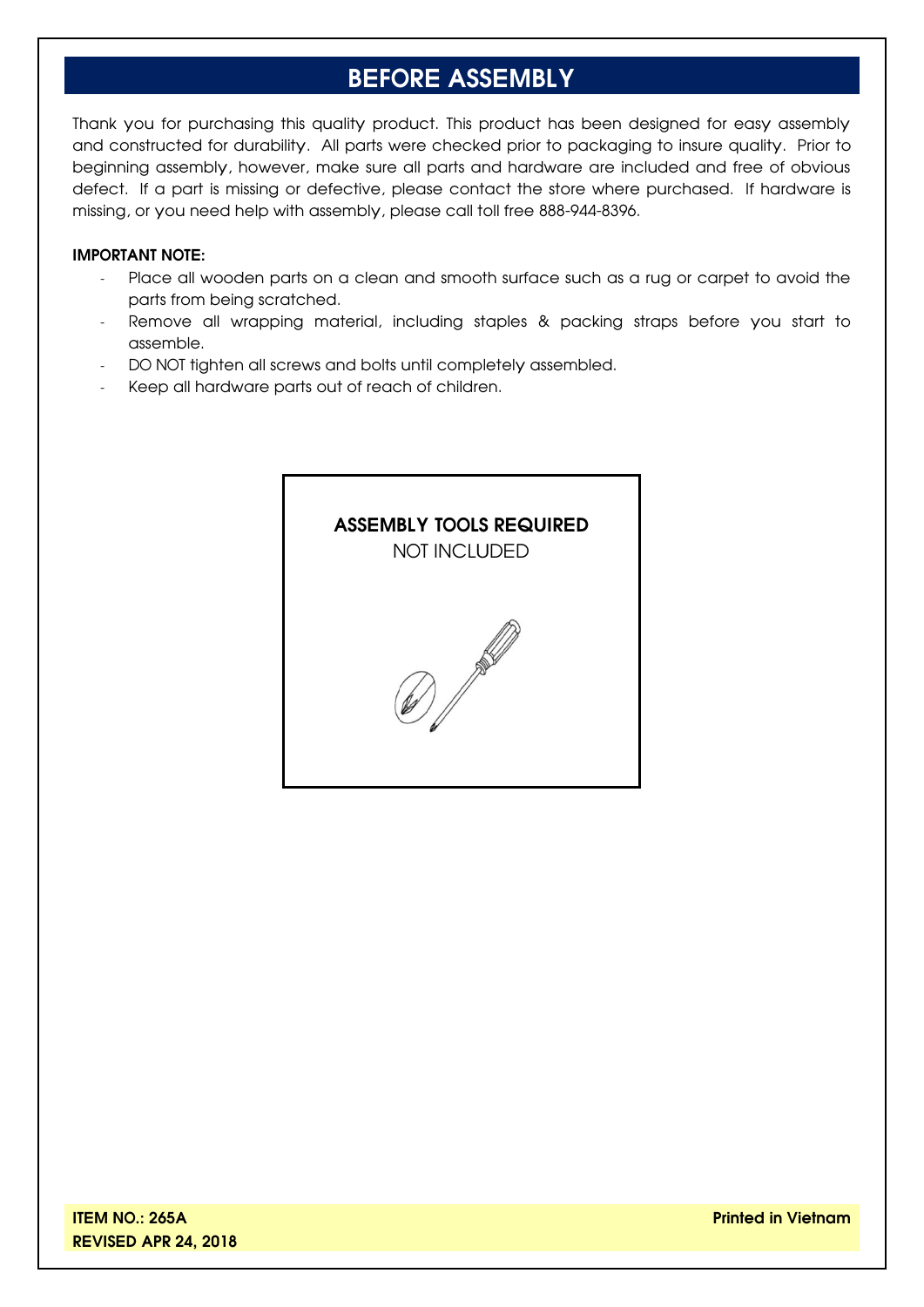# **PART LIST**

When unpacking, please be careful not to discard any parts with the packaging. Before continuing, please make sure you have the following parts:

| <b>NO</b>                 | Description               | Qty            | Sketch       | <b>NO</b>       | Description          | Qty          | Sketch               |
|---------------------------|---------------------------|----------------|--------------|-----------------|----------------------|--------------|----------------------|
| $\boldsymbol{\mathsf{A}}$ | Chair back                | $\mathbf{I}$   | æ            | $\, {\bf B} \,$ | Seat Frame           | $\mathbf{1}$ |                      |
| $\mathbf c$               | Chair Seat                | $\mathbf{1}$   |              | D               | Front Leg<br>$(L-R)$ | $\sqrt{2}$   | ਠ<br>$\circ$ $\circ$ |
| $\mathsf E$               | Side Stretcher<br>$(L-R)$ | $\overline{2}$ | $\mathbb{R}$ | $\mathsf F$     | Middle<br>Stretcher  | $\mathbf{I}$ |                      |
| $\mathbf G$               | Arm<br>$(L-R)$            | $\sqrt{2}$     |              |                 |                      |              |                      |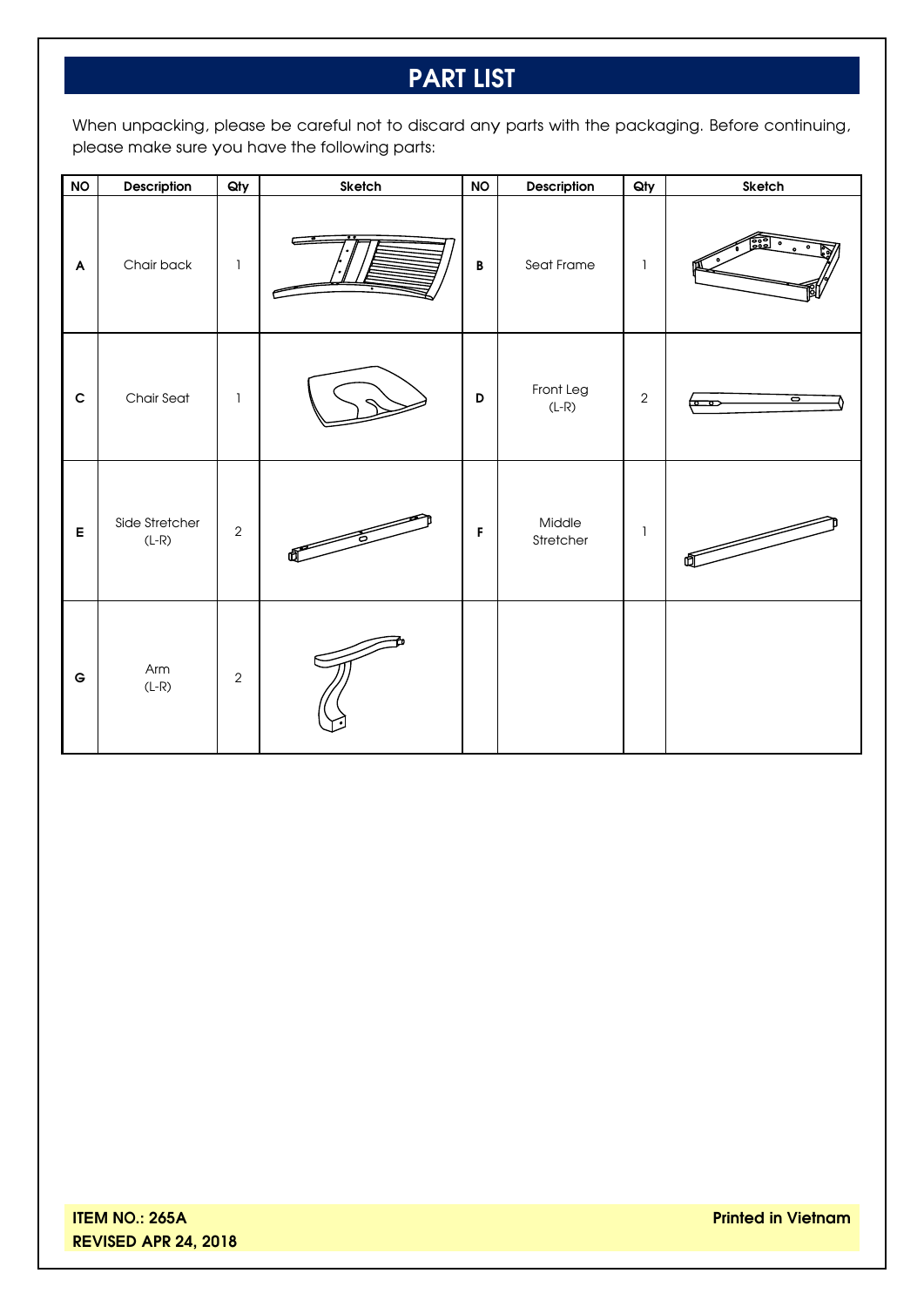# **HARDWARE LIST**

When unpacking, please be careful not to discard any parts with the packaging. Before continuing, please make sure you have all of the following hardware:

| <b>NO</b>                | Description                                   | Qty            | Sketch                 | <b>NO</b>               | Description                                              | Qty            | <b>Sketch</b>                 |
|--------------------------|-----------------------------------------------|----------------|------------------------|-------------------------|----------------------------------------------------------|----------------|-------------------------------|
| L                        | Short bolt<br>(M6 x 40mm)                     | 3              | <b>DOODOODOOD</b><br>0 | $\overline{\mathbf{2}}$ | Medium bolt<br>$(M6 \times 60 \text{mm})$                | 4              | monumum<br>$\pmb{\mathbb{O}}$ |
| 3                        | Long bolt<br>$(M6 \times 80 \text{mm})$       | 4              | mmmmmmm<br>0           | $\overline{\mathbf{4}}$ | Short Screw<br>$(M3.5 \times 15 \text{mm})$              | $\overline{2}$ | $\Join\!\!$                   |
| 5                        | Medium Screw<br>$(M4 \times 35$ mm $)$        | $\overline{4}$ |                        | $\pmb{6}$               | Long Screw<br>$(M4 \times 50$ mm $)$                     | 6              |                               |
| $\overline{\phantom{a}}$ | Lock Washer<br>(Ø6.5 x 11mm)                  | 15             |                        | 8                       | Large Flat Washer<br>$(Ø6.5 \times 19$ mm)               | 13             |                               |
| 9                        | Allen Key<br>$(M4 \times 30$ mm $x110$ mm $)$ | 1              |                        | 10                      | Hexagon nut<br>(M6 x 10mm)                               | $\mathbf{2}$   |                               |
| 11                       | Wrench<br>(10mm)                              | $\mathbf{1}$   |                        | 12                      | <b>Small Flat Washer</b><br>$(46.5 \times 13 \text{mm})$ | $\overline{2}$ |                               |
| 13                       | Wood Plug<br>$(\Phi$ 14.5)                    | $\overline{2}$ |                        | 14                      | Long bolt<br>(M6 x 90mm)                                 | $\overline{2}$ | mmmmmmmm<br>Φ                 |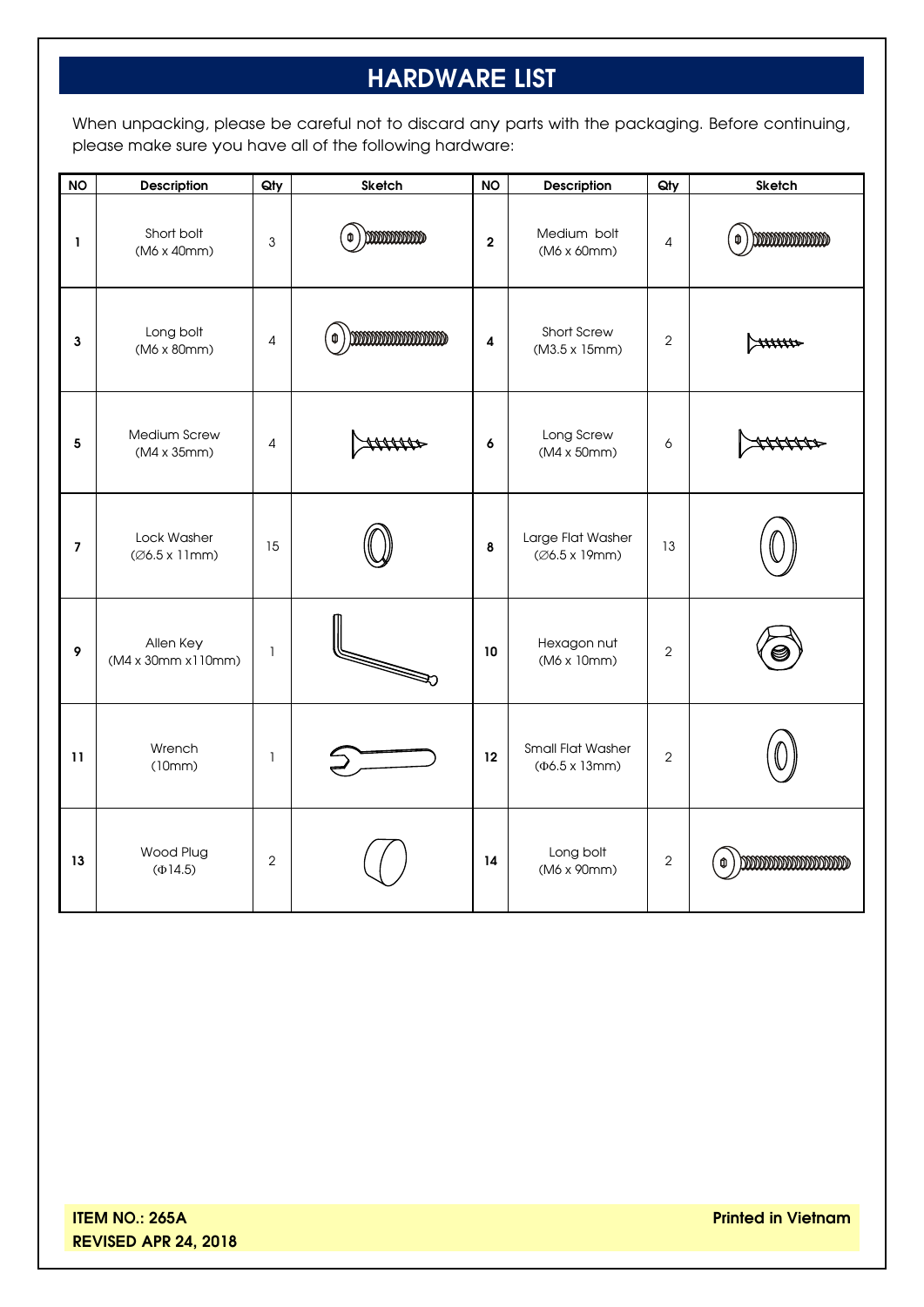### **STEP 1**

Attach seat frame (B) to the back (A) with bolts (1) and (3), and washers (7) and (8) as shown below. Tighten with Allen key (9).

Note: DO NOT tighten any of the bolts, until the chair is assembled, then put on a flat level surface to make sure the chair is level and then tighten the bolts.



## **STEP 2**

Attach front legs (D) to the seat frame (B) with bolts (2), and washers (7) and (8) as shown below. Tighten with Allen key (9).

Attach middle stretcher (F) to side stretchers (E) with screws (4). Then attach side stretchers (E) to front and back legs with screws (6) as shown below. Tighten with a screwdriver.